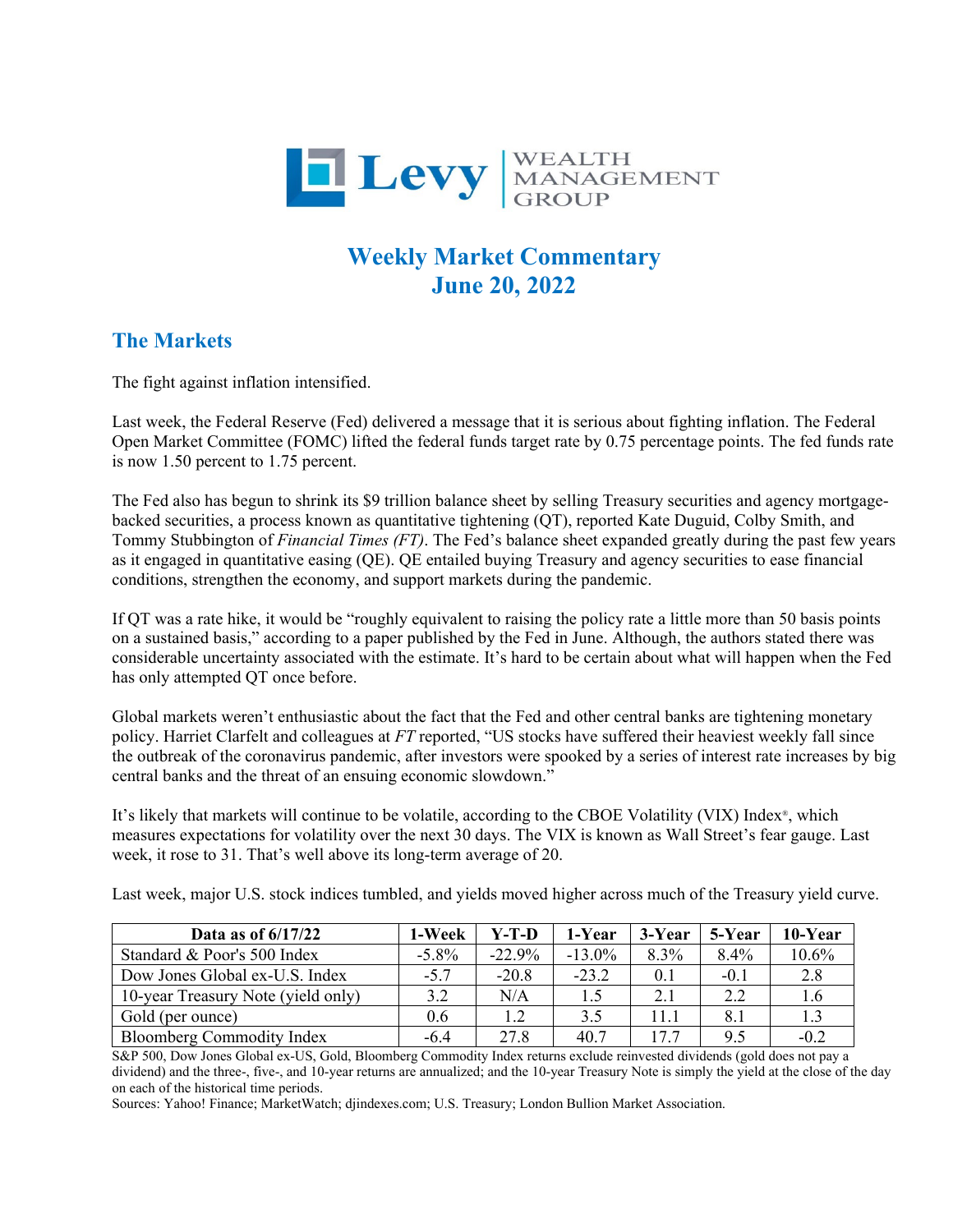Past performance is no guarantee of future results. Indices are unmanaged and cannot be invested into directly. N/A means not applicable.

## **IS THE BOND MARKET OR THE STOCK MARKET A BETTER RECESSION PREDICTOR?** The

stock market has been dropping, but that doesn't necessarily mean a recession is ahead. The stock market isn't very accurate when it comes to predicting recessions.

In 1966, following two decades of almost uninterrupted economic growth and stock market gains, a bear market arrived. Stock investors feared a recession might be ahead, and the S&P 500 Index dropped 24 percent over eight months before rebounding and moving higher.

Economist Paul Samuelson, the first person to win a Nobel prize in economics, quipped, "The stock market has predicted nine out of the last five recessions. A factcheck of Samuelson's off-the-cuff remark in 2016 found that he was right. Bear markets in stocks lead to recessions about 53 percent of the time, reported Steven Liesman of CNBC.

In other words, the stock market has about the same predictive value for recessions as a coin toss. The Treasury bond market has a far better record.

In normal circumstances, yields on Treasuries rise as maturities get longer. So, a two-year Treasury bill will normally yield less than a 10-year Treasury note. On occasion, shorter-maturity Treasuries yield more than longer-maturity Treasuries. This is unusual because investors usually want to earn more when they lend money for a longer period of time. When two-year Treasuries yield more than 10-year Treasuries, we have an inverted yield curve. (The name, "yield curve," describes how the data looks on a chart.)

An inverted yield curve is a more reliable indicator that a recession is ahead. Alexandra Skaggs of *Barron's* explained, "In a recent study of yield curve inversions, BCA Research found that the gap between 2- and 10-year yields has inverted before seven of the past eight recessions...The gap between 3-month and 10-year yields has a better record, calling all 8 recessions without a false signal."

At the end of last week, the yield curve was not inverted. Three-month and two-year Treasuries were yielding 1.63 percent and 3.17 percent, respectively. The 10-year Treasury was yielding 3.25 percent.

## **Weekly Focus – Think About It**

"My interest is in the future because I am going to spend the rest of my life there."

*—Charles Kettering, engineer and inventor*

Best Regards,

Victor Levy for Levy Wealth Management Group

**1818 Market St | Suite 3232** | Philadelphia, PA 19103 Main: 215-875-8720 | Fax: 215-875-8756 [info@levywealth.com](mailto:info@levywealth.com) [www.levywealth.com](http://www.levywealth.com/)

Securities offered through LPL Financial, Member of FINRA/SIPC. Investment Advice offered through Levy Wealth Management Group, a registered investment advisor and separate entity from LPL Financial.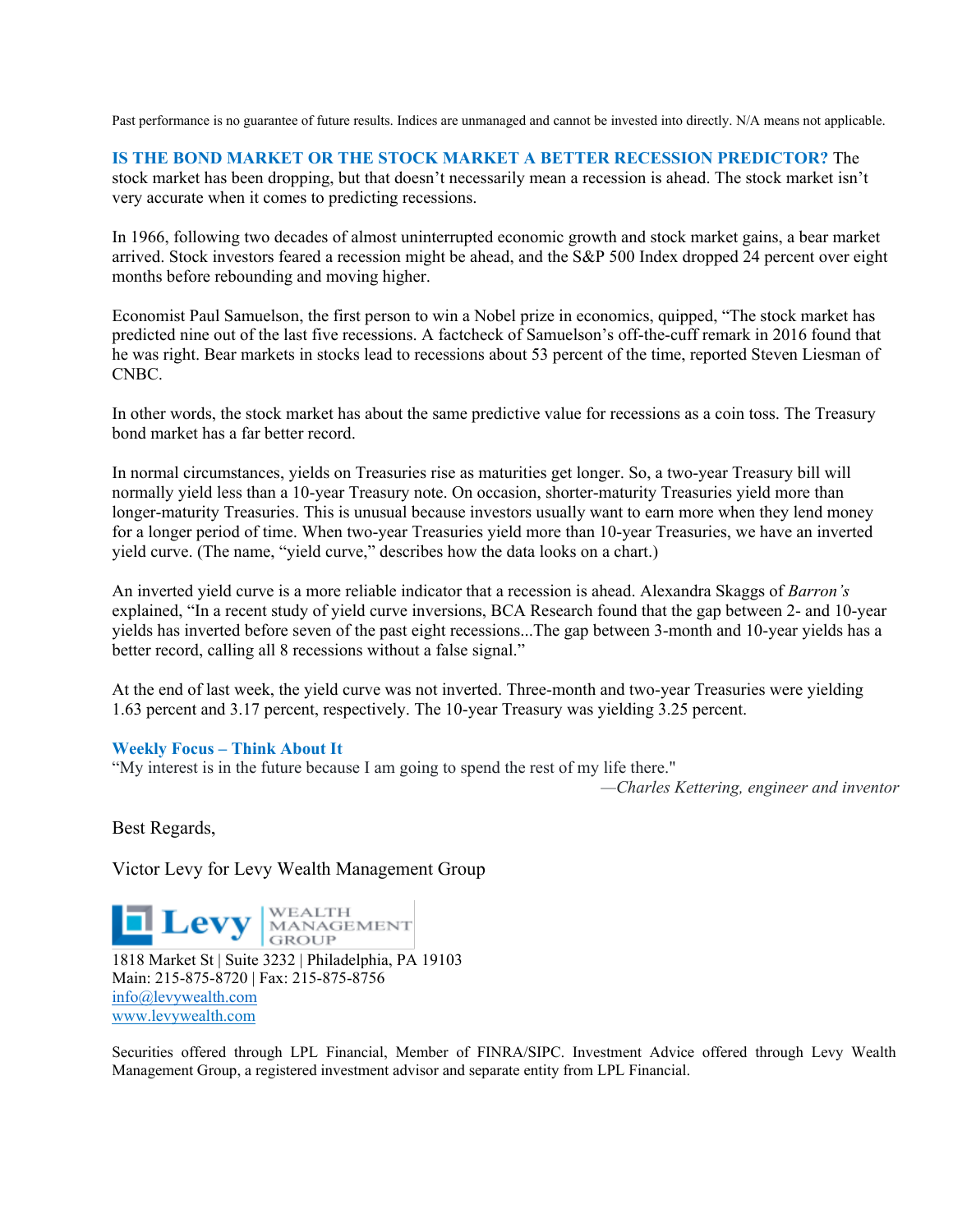The information contained in this email message is being transmitted to and is intended for the use of only the individual(s) to whom it is addressed. If the reader of this message is not the intended recipient, you are hereby advised that any dissemination, distribution or copying of this message is strictly prohibited. If you have received this message in error, please immediately delete.

P.S. Please feel free to forward this commentary to family, friends, or colleagues. If you would like us to add them to the list, please reply to this email with their email address and we will ask for their permission to be added.

\* These views are those of Carson Coaching, and not the presenting Representative or the Representative's Broker/Dealer, and should not be construed as investment advice.

\* This newsletter was prepared by Carson Coaching. Carson Coaching is not affiliated with the named broker/dealer.

\* Government bonds and Treasury Bills are guaranteed by the U.S. government as to the timely payment of principal and interest and, if held to maturity, offer a fixed rate of return and fixed principal value. However, the value of fund shares is not guaranteed and will fluctuate.

\* Corporate bonds are considered higher risk than government bonds but normally offer a higher yield and are subject to market, interest rate and credit risk as well as additional risks based on the quality of issuer coupon rate, price, yield, maturity, and redemption features.

\* The Standard & Poor's 500 (S&P 500) is an unmanaged group of securities considered to be representative of the stock market in general. You cannot invest directly in this index.

\* All indexes referenced are unmanaged. Unmanaged index returns do not reflect fees, expenses, or sales charges. Index performance is not indicative of the performance of any investment.

\* The Dow Jones Global ex-U.S. Index covers approximately 95% of the market capitalization of the 45 developed and emerging countries included in the Index.

\* The 10-year Treasury Note represents debt owed by the United States Treasury to the public. Since the U.S. Government is seen as a risk-free borrower, investors use the 10-year Treasury Note as a benchmark for the long-term bond market. \* Gold represents the afternoon gold price as reported by the London Bullion Market Association. The gold price is set twice

daily by the London Gold Fixing Company at 10:30 and 15:00 and is expressed in U.S. dollars per fine troy ounce.

\* The Bloomberg Commodity Index is designed to be a highly liquid and diversified benchmark for the commodity futures market. The Index is composed of futures contracts on 19 physical commodities and was launched on July 14, 1998.

\* The Dow Jones Industrial Average (DJIA), commonly known as "The Dow," is an index representing 30 stock of companies maintained and reviewed by the editors of The Wall Street Journal.

\* The NASDAQ Composite is an unmanaged index of securities traded on the NASDAQ system.

\* International investing involves special risks such as currency fluctuation and political instability and may not be suitable for all investors. These risks are often heightened for investments in emerging markets.

\* Yahoo! Finance is the source for any reference to the performance of an index between two specific periods.

\* Opinions expressed are subject to change without notice and are not intended as investment advice or to predict future performance.

\* Economic forecasts set forth may not develop as predicted and there can be no guarantee that strategies promoted will be successful.

\* Past performance does not guarantee future results. Investing involves risk, including loss of principal.

\* You cannot invest directly in an index.

\* Stock investing involves risk including loss of principal.

\* The foregoing information has been obtained from sources considered to be reliable, but we do not guarantee it is accurate or complete.

\* There is no guarantee a diversified portfolio will enhance overall returns or outperform a non-diversified portfolio.

Diversification does not protect against market risk.

- \* Asset allocation does not ensure a profit or protect against a loss.
- \* Consult your financial professional before making any investment decision.
- \* To unsubscribe please reply to this email with "Unsubscribe" in the subject line.

Sources:

<https://www.federalreserve.gov/newsevents/pressreleases/monetary20220615a.htm>

[https://www.ft.com/content/2496105a-d211-4abe-ab5d-46a91876428f \(](https://www.ft.com/content/2496105a-d211-4abe-ab5d-46a91876428f)*or go to* [https://resources.carsongroup.com/hubfs/WMC-](https://resources.carsongroup.com/hubfs/WMC-Source/2022/06-20-22_Financial%20Times_Fed%20Begins%20Quantative%20Tightening_2.pdf)Source/2022/06-20-22 Financial%20Times Fed%20Begins%20Quantative%20Tightening 2.pdf)

[https://www.federalreserve.gov/econres/notes/feds-notes/substitutability-between-balance-sheet-reductions-and-policy-rate-hikes-some](https://www.federalreserve.gov/econres/notes/feds-notes/substitutability-between-balance-sheet-reductions-and-policy-rate-hikes-some-illustrations-20220603.htm)[illustrations-20220603.htm](https://www.federalreserve.gov/econres/notes/feds-notes/substitutability-between-balance-sheet-reductions-and-policy-rate-hikes-some-illustrations-20220603.htm) 

<https://www.ft.com/content/80d79903-415b-4c8e-8715-2eeb86e09300>